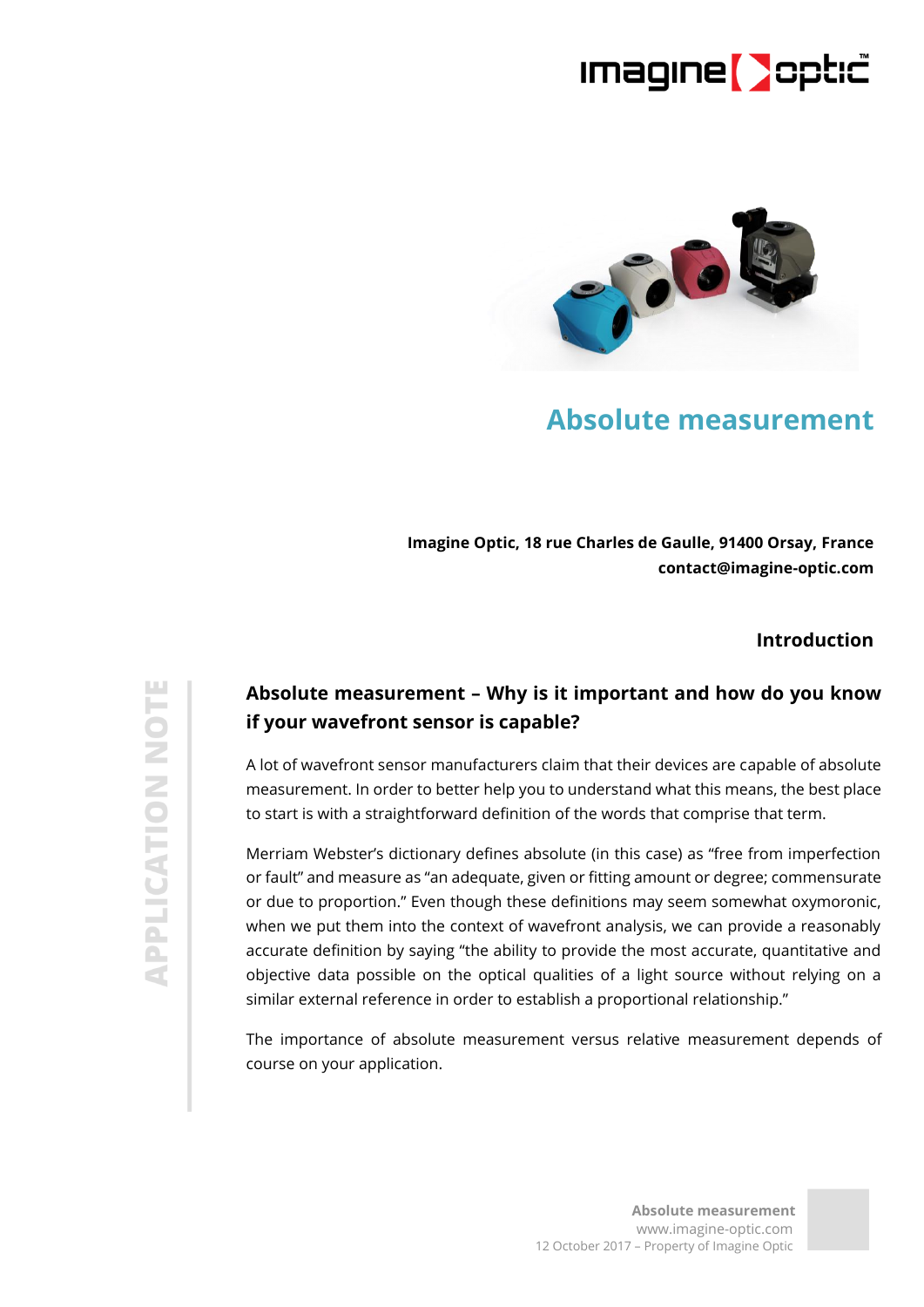# Imagine **D**optic

At Imagine Optic, we believe that any application is better served by the ability to perform absolute measurement, even if the final result is based on relative measurement. Why? Because it provides an objective point of reference for decision making.

What's the interest in true absolute measurement? The answers are as simple to provide as the technique is difficult to master:

- complete measurement and characterization of laser beams, laser diodes and LED's
- measurement of the optical assembly or system with its source (auto-collimating lenses, collimators, laser assemblies…)
- adjustment and characterization of optical systems as well as the adjustment of collimators, afocal optical elements, zoom assemblies and other components in order to measure the focal spot, the aberrations at the center of the field and the Modulation Transfer Function (MTF)
- easier construction and lower costs (often associated with buying components that finally prove unnecessary)
- adaptive optics without a reference beam

Achieving absolute measurement over a wide dynamic range is a challenge that few manage to overcome. Many manufacturers are unclear as to their devices' capacities or, in the rare cases where detailed information is provided, the dynamic and wavelength ranges are not specified. These same providers prefer to insist on the sensitivity, the repeatability or the precision of measurements in relative measurement mode. All of these terms mean the same thing – the ability of the device to measure minute variations in the wavefront's phase in relation to known data. Plainly stated, this does not apply to the device's ability to measure the beam's phase in relation to the form of its own true wavefront. Only Imagine Optic provides written proof of our HASO wavefront sensors' dynamic range and wavelength range in absolute measurement mode.

HASO incorporates over ten years of industry leading excellence to overcome the limitations imposed on other devices. The secret is in the quality of the individual components at the heart of each HASO sensor and the mastery of the entire manufacturing process from design to delivery. Every HASO sensor incorporates:

- 1. optical elements of exceptional quality along the sensor's entire assembly
	- o Imagine Optic is one of a small handful of manufactures to produce its own microlens arrays. In order to precisely measure the wavefront's local slopes over a wide dynamic and spectral range, our microlens arrays are composed of an exceptionally high optical quality material that ensures irreproachable focalization of each elementary beam (spot) on the detection grid. Other manufacturers rely on third parties for their arrays or may use opaque mask structures (Hartmann screens and shearing interferometers) that can cause a loss of wavefront data when the wavefront passes through.
- 2. a high-quality detector array (usually a CCD camera) that provides a homogeneous, pixel by pixel wavefront acquisition that ensures linearity and sensitivity
- 3. optimized design and meticulous assembly to guarantee accurate sampling and to eliminate the effects of outside interference
- 4. an powerful software interface that combines wide-ranging functionality with ease-of-use

#### **Overcoming variations in beam intensity**

One of the keys to performing true absolute measurement is the ability to compensate for the effect that extreme variations in your beam's intensity can have on the wavefront sensor's interpretation of its phase. Even if all of the above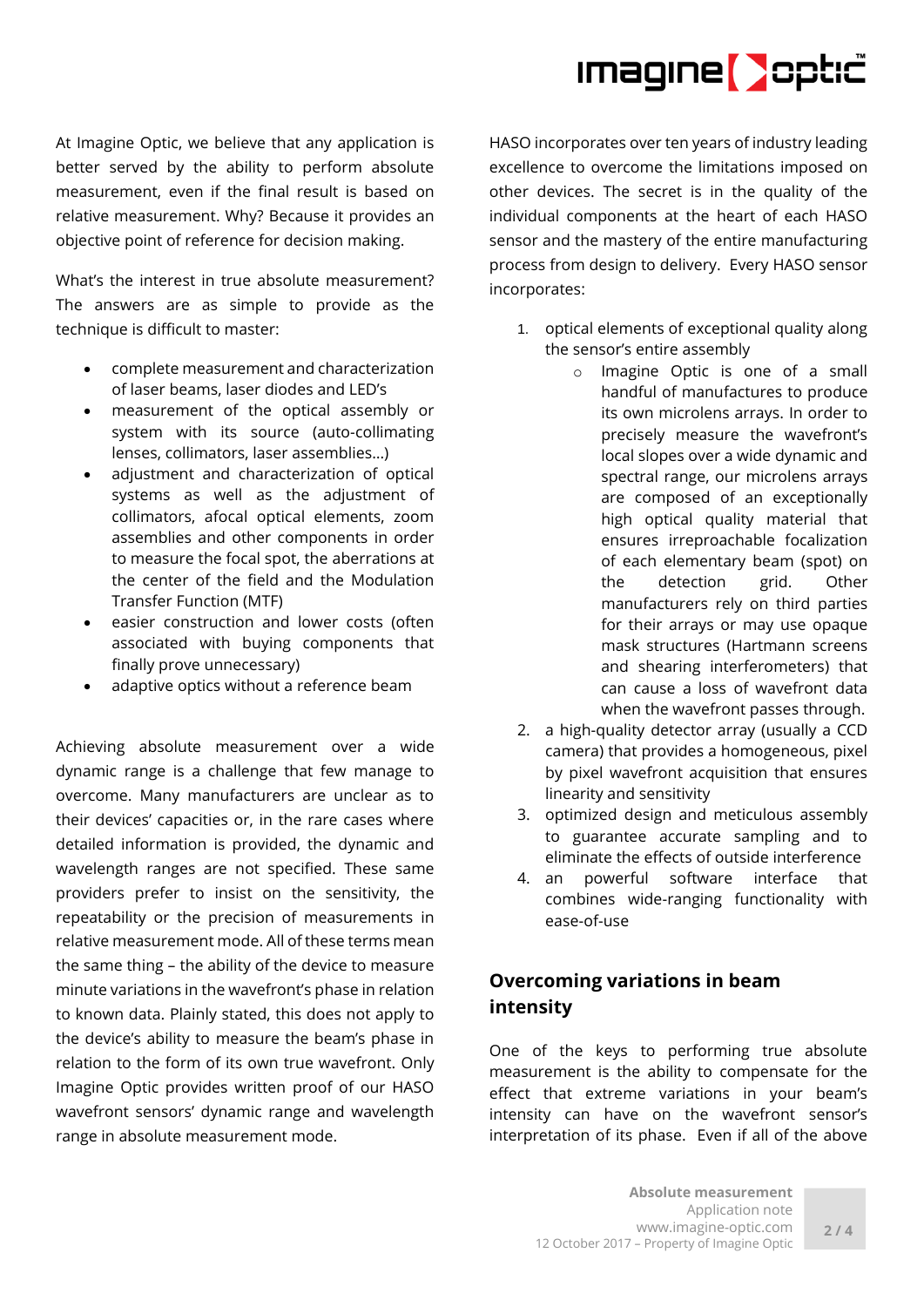Imagine **D**optic

criteria are met beyond reproach and to varying degrees, all wavefront sensors are sensitive to the effects of heterogeneous intensity distribution in the measurement pupil on phase aberration measurement. Although Hartmann wavefront sensors and shearing or point-source diffraction interferometers are particularly sensitive to this malignant effect on measurement, Shack-Hartmann sensors equally, even if to a lesser extent, fall victim as well.

To counter this effect and provide accurate measurements, HASO wavefront sensors employ patented independent and simultaneous measurement of phase and intensity coupled with proprietary software correction algorithms. The combination of these with our other proprietary and patented technologies enables you to perform truly absolute measurements over the widest dynamic and spectral range available on the market.

#### **How do you know if you sensor really performs absolute measurement?**

As the title of this technology note indicates, we are going to show you how to test yourself the performance of your wavefront sensor. The procedure is actually quite simple and requires little time or preparation.

- 1. Place an intermittent source on a translation stage orthogonally in front of your sensor (in any range close enough for the wavefront to be measured) and set your sensor to measure in absolute mode
	- a. Ideally, the source is a mono-mode, fibered laser or laser diode. In this case, the generated wavefront is spherical and nearly perfect, thereby ideal to test the sensor's performance
	- b. In the absence of a fibered source, a non-fibered laser diode or LED with a flat window (avoid LED's with lenses) can be used. In this case, place the source in such a way that it is far enough away from the sensor to

allow for only a small part of the wavefront, spherical and nearly aberration-free, to be detected. If you use an LED, please ensure that the casing does not reflect light from the emission zone. You can suppress parasite reflections by using a diaphragm that will mask errant light from the reflective LED casing.

- 2. Your sensor should measure a spherical wavefront, free from aberrations
- 3. Next, begin to move your source in order to vary, in a known manner, its position. During the translation, verify that the wavefront remains spherical and without aberrations, even when the tilt evolves, and that the value of the tilt measured by the sensor is coherent with the undergone translation.

This test shows how the aberrations measured by the sensor, from either a fixed source or one during translation, are in and of themselves an excellent indicator of the sensor's quality. In short, this simple test enables anyone to prove that a perfect spherical wavefront is measured as such by the sensor. You can equally perform the same test during collinear translation and observe the variations in the curvature of the measured beam.

Figure 2 shows the results obtained using a HASO3 wavefront sensor (setup is illustrated in Figure 1).



**Figure 1.** Wavefront measurement setup.

**3 / 4**